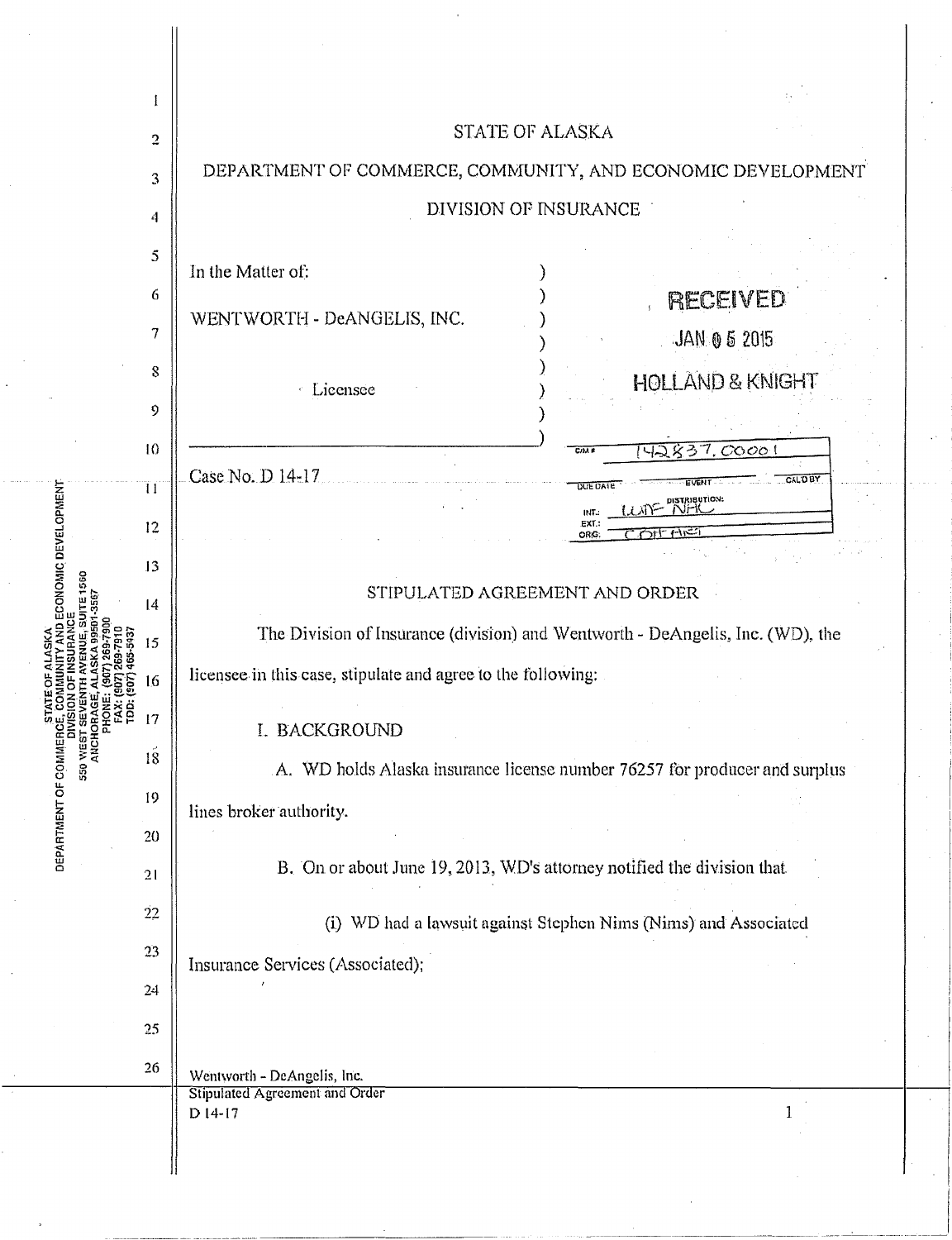$\mathbf{I}$ 2 from WD to Associated; and 3  $\overline{4}$ (iii)  $\frac{1}{2}$ [o]ur information indicates... that neither Nims nor Associated was 5 licensed to conduct business in Alaska at that time." 6 7 8 9 JO 11  $\widetilde{\mathbb{E}}$  .  $\mathbf{E}$  . E. In the course of 1he investigation, the division reviewed Nims' file and **DEVELO** 12 requested additional information on the matter from Nims. ln response to the division's request, 13 14 15 16 17 DEPARTMENT OF COMMERCE, **550 WEST** 18 appropriately licensed. 19 20  $21$ 22 23 policies were issued. 24 25 26 Wentworth - DcAngclis, Inc. Stipulated Agreement and Order  $D$  14-17 2

Nims confirmed that the Broker of Record was executed effective on or about May 28, 2013, which was before Nims obtained his individual Alaska license on or about May 31, 2013. F. As required, Nims also provided the division with a notarized statement attesting to whether any Alaska business was transacted during the period Nims was not

D. On or about June 28, 2013, the division notified WD's attorney that the division had opened an investigation into Nims to determine the validity of WD's complaint and requested any corroborating documentation.

C. WD's attorney also requested the division to investigate the situation.

(ii) the Broker of Record on one of WD's accounts in Alaska was changed

G. Nims' statement indicated that one Alaska insured was covered for three years between on or about January, 2011 and May, 2013. Nims did not receive the \$22,400 earned in commissions for the 2011 and 2012 years but was paid  $$8,000$  by WD for the months the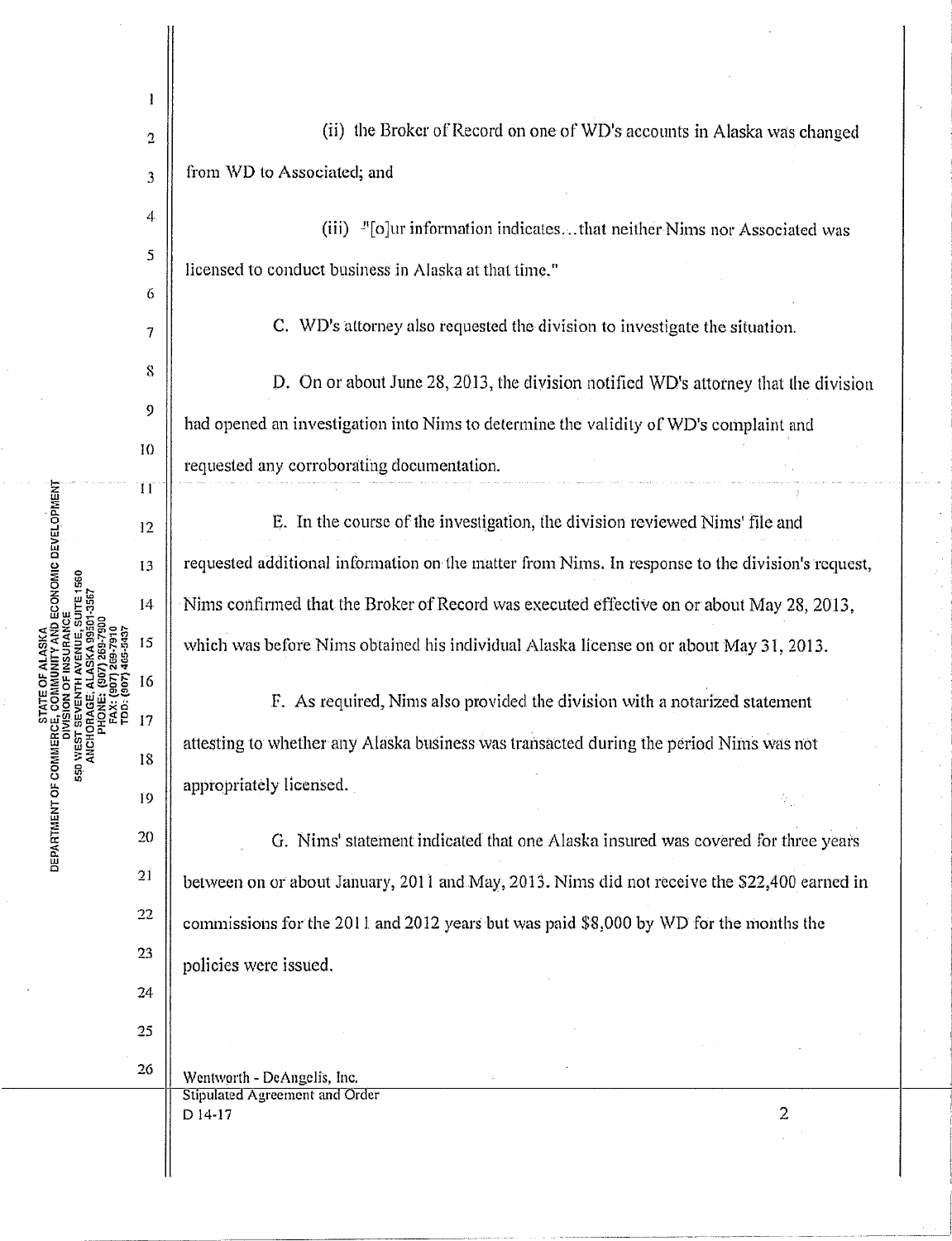H. On or about January 7, 2014, the division notified WD's attorney that Ralph E. Wentworth, as compliance officer for  $WD$ , is responsible for the firm's compliance with the insurance laws of Alaska and that the unlicensed transactions by Nims while employed or under contract by WD subject the firm to civil penalties under AS  $21.27.440$ . <sup>1</sup>WD notified the division that it disagrees with the division on the grounds that Nims' was an independent contractor and that WD had no knowledge of Mr. Nims unlicensed transactions in Alaska. WD maintains that neither it nor Ralph Wentworth had responsibility or liability under the Alaska Insurance Code for Mr. Nims' unlicensed transactions in Alaska.

II.TERMS OF AGREEMENT

I. The division and WD acknowledge that each party has agreed to the execution of this Stipulated Agreement and Order solely for the purposes of settlement. Without prejudice to the positions of either party, and without acknowledging any violation of the Alaska Insurance Code, WD agrees to pay a civil penalty under AS 21.27 .440 in the amount of \$22,400.00, with  $$17,400.00$  suspended. The unsuspended penalty of \$5,000.00 is payable at the time WD has been notified that the director has signed the order adopting this agreement.

2. In the event that WD violates Alaska insurance laws during the next two years, the suspended portion of the penalty referenced in paragraph.one will be reinstated. WD also will be subject to any and all sanctions authorized by the insurance laws including imposition of additional penalties.

Stipulated Agreement and Order

 $D$  14-17 3

**SENTOF** 

2

 $\mathbf{1}$ 

3

4

5

6

7

s

 $\dot{9}$ 

 $10$ 

 $11$ 

 $12<sup>°</sup>$ 

13

 $14$ 

15

16

PHONE: ä  $17$ 

19

18

20

21

22

23

24

25

26

<sup>~</sup>*a:*  ct w Cl

·--~---·------------\_-0

<sup>&</sup>lt;sup>1</sup> WD's attorney asserts Nims was not WD's employee but was an independent contractor and WD had no knowledge of Nims' violation of the Alaska Insurance Code. The division takes no position on these issues as WD remains responsible under Alaska law for ensuring those acting on its behalf are properly licensed.<br>Wentworth - DeAngelis, Inc.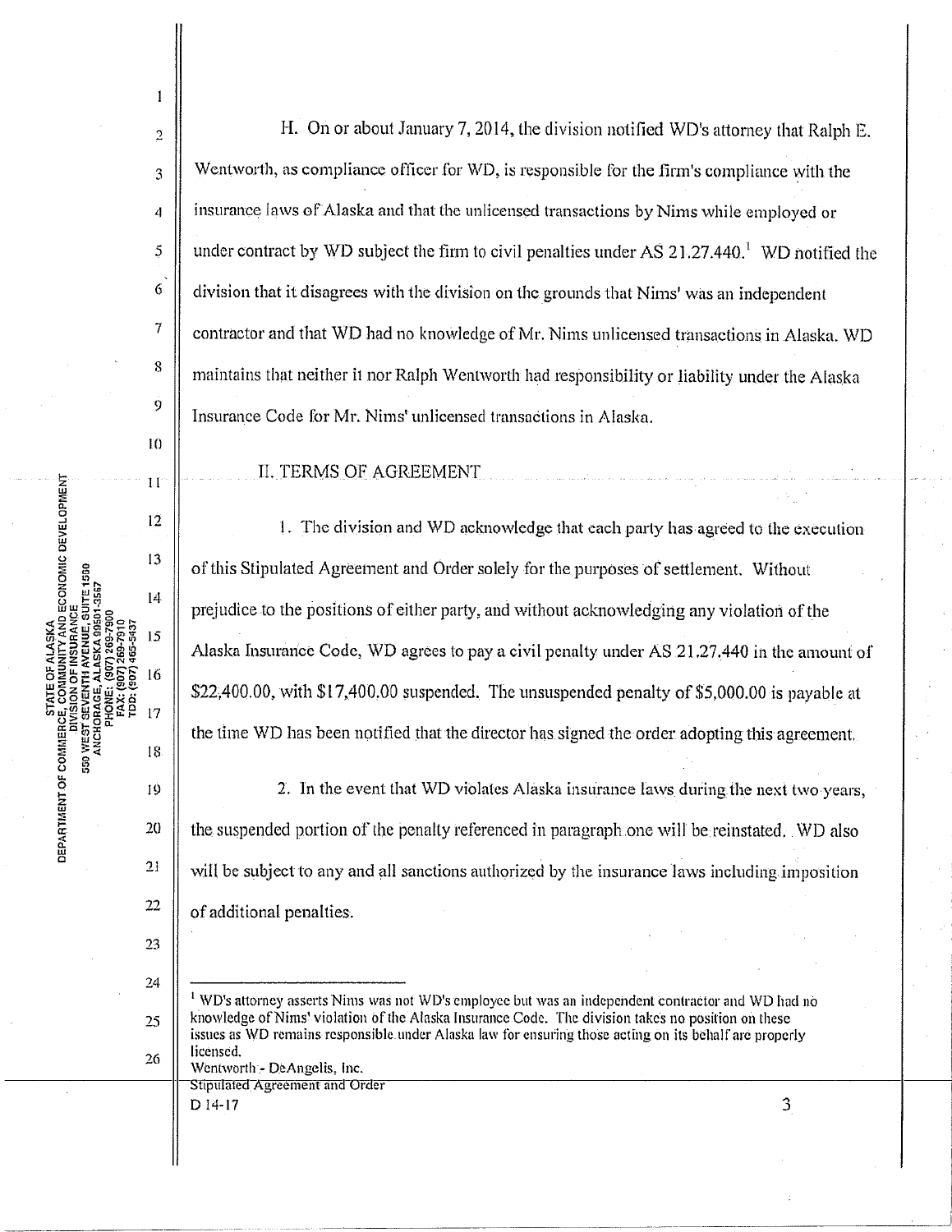|                                                                      | I                       |                                                                                               |
|----------------------------------------------------------------------|-------------------------|-----------------------------------------------------------------------------------------------|
| , SUITE 1560<br>501-3567<br><b>550 WEST S<br/>ANCHORE</b><br>ANCHORE | $\overline{\mathbf{c}}$ | 3. By signing this agreement, WD understands and agrees that any failure to comply            |
|                                                                      | 3                       | with the conditions of this agreement will be grounds to revoke, suspend, or not renew Alaska |
|                                                                      | 4                       | insurance number 76257.                                                                       |
|                                                                      | 5                       | 4. WD understands that this agreement is not binding on the parties unless and                |
|                                                                      | 6                       | until the director signs the order adopting this agreement.                                   |
|                                                                      | 7                       |                                                                                               |
|                                                                      | $8\,$                   | DATED: $\frac{1}{\sqrt{2}}$<br>DIVISION OF INSURANCE                                          |
|                                                                      | 9                       | By<br><b>Brunette</b>                                                                         |
|                                                                      | 10<br>$\mathbf{H}$      | Program Coordinator                                                                           |
|                                                                      | 12                      | WENTWORTH - DeANGELIS, INC.<br>DATED: $1 - 6 - 15$                                            |
|                                                                      | 13                      |                                                                                               |
|                                                                      | $\overline{14}$         | By:                                                                                           |
|                                                                      | 15                      | Ralph E. Wentworth<br>Compliance Officer                                                      |
|                                                                      | 16                      | Wentworth - DeAngelis, Inc.                                                                   |
|                                                                      | 7                       | Approved as to form and content:                                                              |
|                                                                      | 18                      | DATED:<br>CRAIG W. RICHARDS                                                                   |
|                                                                      | 19                      | ATTORNEY GENERAL                                                                              |
|                                                                      | 20                      | By:                                                                                           |
|                                                                      | 21<br>22                | Erin K. Egan<br><b>Assistant Attorney General</b>                                             |
|                                                                      | 23                      | <b>ORDER</b>                                                                                  |
|                                                                      | 24                      | IT IS ORDERED that this Stipulated Agreement and Order is adopted in full                     |
|                                                                      | 25                      |                                                                                               |
|                                                                      | 26                      | Wentworth - DeAngelis, Inc.                                                                   |
|                                                                      |                         | Stipulated Agreement and Order<br>$\overline{4}$<br>$D.14-17$                                 |
|                                                                      |                         |                                                                                               |

 $\cdot$ 

 $\frac{\chi}{2}$ 

l,

 $\frac{1}{2}$  $\frac{1}{2}$ 

**DEVELOPNENT**